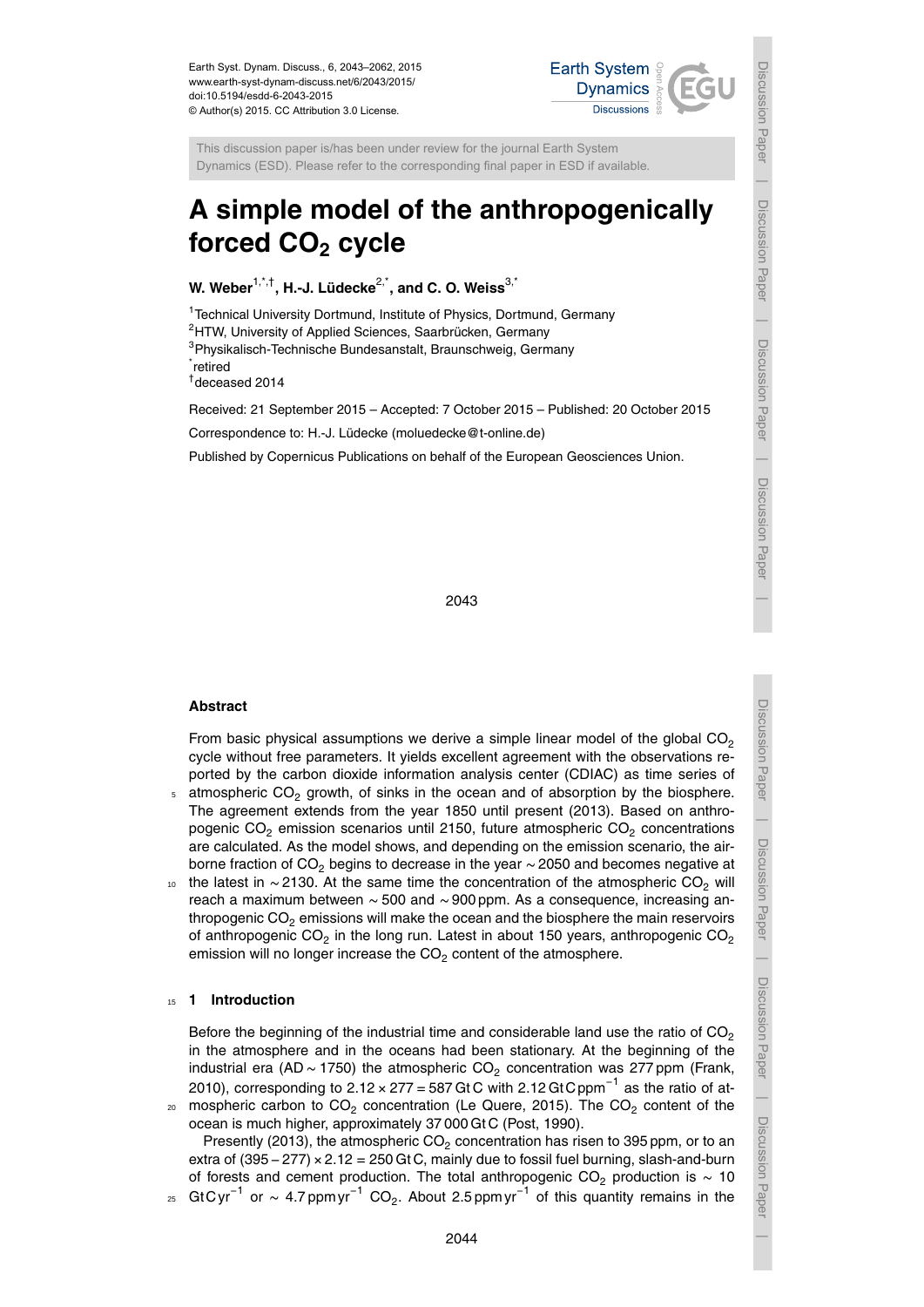Discussion Paper

 $\overline{\phantom{a}}$ 

Discussion Paper

 $\overline{\phantom{a}}$ 

Discussion Paper

 $\overline{\phantom{a}}$ 

Discussion Paper

 $\overline{\phantom{a}}$ 

atmosphere, the rest is absorbed by the ocean and the biosphere in roughly equal amounts (CDIAC, 2015).

Since 1959 observations and measurements of atmospheric  $CO<sub>2</sub>$  contents and fluxes between atmosphere, ocean and biosphere have increased substantially. The

<sup>5</sup> first stock of these data was established in the year 2006, the latest as "Global Carbon Budget 14" in the year 2014 (CDIAC, 2015). The latter covers the years from 1959– 2013. The "Global Carbon Budget 14" is used in the present paper. Historic  $CO<sub>2</sub>$  data for the preceeding years 1850 until 1959 are also given by CDIAC (2015). However, no systematic comparison of the extensive CDIAC data with any  $CO<sub>2</sub>$  global circulation <sup>10</sup> model has been published till now.

Modeling the carbon cycle under the forcing of anthropogenic  $CO<sub>2</sub>$  emissions has been published among others by Revelle and Suess (1957) and Oeschger (1975). Most model work before 1970 is cited by Oeschger (1975). In particular, Joos (2013) describes the details of the 15 best known complex carbon circulation models and com-

- $_{15}$  pares their results on the response to a CO $_{2}$  impulse of 100 Gt C in the year 2010. Modern models include the details of complex interactions between atmosphere, ocean and biosphere with their pertinent parameters. Among these are saturation of the ocean uptake under increasing atmospheric  $CO<sub>2</sub>$  concentrations, soil respiration, mixed atmospheric and oceanic multi-layers, divisions of the hemispheres into segments, and
- $20$  more than one time constant for the CO<sub>2</sub> exchange of atmosphere, ocean, and biosphere. The model parameters are obtained from observations, measurements and fitting procedures. Oeschger (1975), for instance, extracts model parameters from  ${}^{14}C$ concentration measurements.

The results of atmospheric  $14CO<sub>2</sub>$  measurements (Levin, 2010), which showed the  $_{\rm zs}$  interruption of the natural  $\rm ^{14}CO_{2}$  equilibrium by the nuclear bomb test program, yielded new insight in the  $CO<sub>2</sub>$  exchange between atmosphere and ocean. However, the rapid decrease of  ${}^{14}CO_2$ , of an initial thousandfold concentration compared to the natural level, after the end of the bomb tests, has caused some confusion between the residence time RT and the adjustment time AT of an artificial  $CO<sub>2</sub>$  excess in the atmo-

2045

sphere. The RT of CO<sub>2</sub> has the rather small value of  $\sim$  5 years, whereas the AT is more than an order of magnitude higher (RT and AT values in half-life). The carbon exchange between atmosphere and ocean of  $\sim$  90 GtCyr<sup>-1</sup> compared with the pertinent present carbon net flux of ~ 2 GtCyr<sup>-1</sup> explains the difference (IPCC, 2013; Cawley,

- $\frac{1}{2}$  2011). The abrupt end of the bomb tests left a fast decreasing  $\frac{14}{12}CO_2$  flux from atmosphere into the ocean without a counterpart of the opposite way. In contrast to this, the  $12$ CO<sub>2</sub> fluxes are always in two directions and are similar in magnitude because the  $CO<sub>2</sub>$  partial pressures of the upper ocean layer and the atmosphere are nearly equal. In contrast to complex  $CO<sub>2</sub>$  circulation models, our objective was to model the an-
- $10$  thropogenic forced CO<sub>2</sub> cycle by a minimum of physical assumptions and approximations. Therefore, we use only a single time constant for the atmospheric-oceanic net flux of  $CO<sub>2</sub>$  and obtain the model parameters from measurements. The validity of the model results is verified by comparison with CDIAC (2015). As a model input we use the anthropogenic  $CO<sub>2</sub>$  emissions from 1850 until present. From the response to a hy-
- $15$  pothetical CO<sub>2</sub> impulse of 100 GtC in the year 2010, as proposed and used by Joos (2013) for the comparison of the 15 circulation models mentioned above, we evaluate the CO<sub>2</sub> remaining from the impulse and compare it with the results of Joos (2013).

#### **2 The model**

In the following carbon quantities and fluxes instead of  $CO<sub>2</sub>$  quantities are preferentially  $_{\rm 20}$  used. The mentioned factor 2.12 GtCppm $^{-1}$  (Le Quere, 2015) yields the conversion between both. For clarity, carbon fluxes [GtCyr<sup>−1</sup>] are written in small and their integrated

values [Gt C] in capital letters.

Our model makes only two assumptions: Firstly, the carbon net-flux between atmosphere and ocean *n*<sup>s</sup> (*t*) can be approximated by

$$
P_{\rm s} = 1/\tau \cdot (N_{\rm a} \left( t \right) - N_0) \tag{1}
$$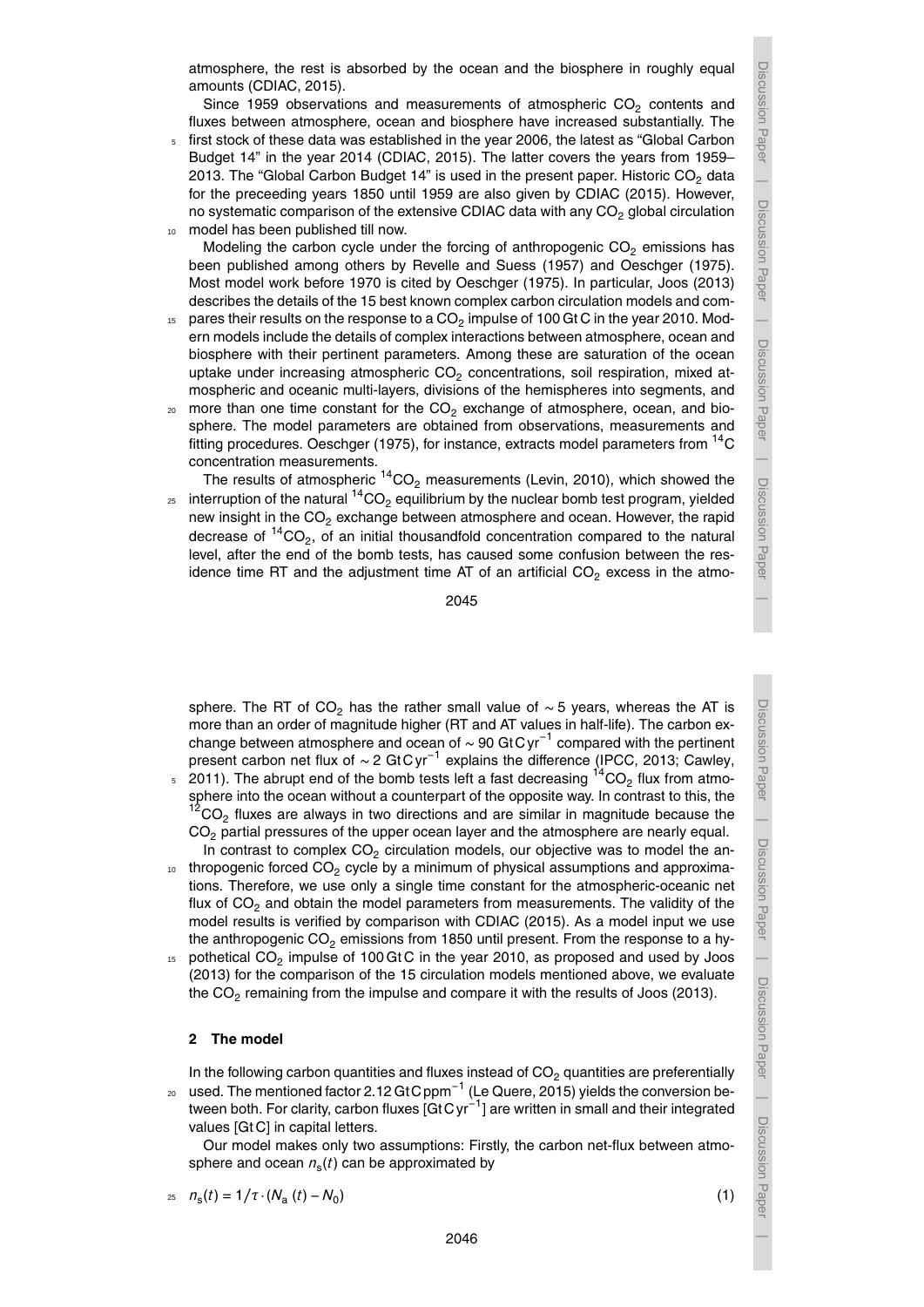with  $N_a(t)$  the carbon content of the atmosphere in the year *t*,  $N_0 = N_a(1750) =$ 587.2 Gt C the pertinent value in the year 1750, and *τ* the time factor of the process. 587.2 Gt C is equivalent to 277 ppm atmospheric  $CO<sub>2</sub>$  concentration in the year 1750 (Frank, 2010) due to 587.2 = 277 × 2.12.

 $1$  In a second assumption, biospheric increase  $n_{\rm b}(t)$  far from saturation is estimated as proportional to the atmospheric carbon increase  $n_{\rm a}(t)$ 

$$
n_{\rm b}(t) = b \cdot n_{\rm a}(t) \tag{2}
$$

with  $n_a$  (*t*) = d $N_a$  (*t*)/d*t* the carbon flux into the atmosphere,  $n_b(t)$  = d $N_b(t)/dt$  the carbon flux into the biosphere, and *b* the parameter of the process. By the basic Eqs. (1, <sup>10</sup> 2) the model is linear.

In the following, bars are used for measured quantities for distinction from model quantities. Together with the anthropogenic carbon emissions  $\overline{n}_{tot}(t)$  and Eq. (2) the sum rule

$$
\overline{n}_{\text{tot}}(t) = n_{\text{a}}(t) + n_{\text{b}}(t) + n_{\text{s}}(t) = (1 + b) \cdot n_{\text{a}}(t) + n_{\text{s}}(t)
$$
\n(3)

and the equivalent sum rule for the integrated quantities

$$
N_{\text{tot}}(t) = N_{\text{a}}(t) + N_{\text{b}}(t) + N_{\text{s}}(t) \tag{4}
$$

hold. Equations (1)–(3) can be combined to

$$
\frac{dN_{\rm a}(t)}{dt} = \left[\overline{n}_{\rm tot}(t) - n_{\rm s}(t)\right]/(1+b) = \left[\overline{n}_{\rm tot}(t) - 1/\tau \left(N_{\rm a}(t) - \overline{N}_0\right)\right]/(1+b). \tag{5}
$$

*N*<sup>a</sup> (*t*) in Eq. (1) has to be completed with a temperature term because the equilib- $20$  rium between oceanic and atmospheric partial CO<sub>2</sub> pressures shifts slightly with sea temperature,

$$
\overline{S}_{\mathbf{a}}(t) = \mu \cdot 2.12 \cdot \overline{T}(t) = 15.9 \cdot \overline{T}(t). \tag{6}
$$

*S*<sup>a</sup> (*T* ) [Gt C] is the amount of carbon released into the atmosphere or absorbed by the ocean caused by changing temperatures,  $\overline{T}(t)$  [ $\degree$ C] the average Earth temperature (HadCRUT4, 2015) converted to an anomaly around the AD 1850 value,  $\mu$  the CO<sub>2</sub> production coefficient given by Frank (2010) as  $\mu$  = 7.5 ppm  $^{\circ}$ C<sup>-1</sup>, and 2.12 [Gt C ppm<sup>-1</sup>] the already mentioned ratio of atmospheric carbon to  $CO<sub>2</sub>$  concentration. This com-

pletes the first order differential Eq. (5) to

$$
\frac{dN_a(t)}{dt} = \left[\overline{n}_{\text{tot}}(t) - n_{\text{s}}(t)\right] / (1 + b) = \left[\overline{n}_{\text{tot}}(t) - 1/\tau \left(N_a(t) + \overline{S}_a(t) - \overline{N}_0\right)\right] / (1 + b). \tag{7}
$$

Equation (7) has two parameters, 1*/τ* of Eq. (1) and *b* of Eq. (2). The next paragraph shows that both parameters can be evaluated from measurements. Thus, the model <sup>10</sup> has no free parameters.

With  $N_a(t_0)$  as initial condition for  $t=t_0$ , the measured total anthropogenic carbon emissions  $\overline{n}_{\text{tot}}(t)$ , and the temperature term  $s_{\text{a}}(t)$  the differential equation Eq. (7) can be solved numerically, yielding *N*<sup>a</sup> (*t*). By the sum rule Eq. (3), the quantities *n*<sup>s</sup> (*t*) and  $n_{\rm b}(t)$  are determined from  $n_{\rm a}(t)$ . Finally, by numerical integration of  $n_{\rm s}(t)$ , and  $n_{\rm b}(t)$  the <sup>15</sup> quantities  $N_{\rm s}(t)$ , and  $N_{\rm b}(t)$  are obtained.

The model results can be directly compared with the observed quantities for the period 1959–2013 (CDIAC, 2015), such as the atmospheric carbon content *N*<sup>a</sup> (*t*), the integrated oceanic uptake  $N_{\rm s}(t)$ , and the integrated uptake of the biosphere  $N_{\rm b}(t)$ .

#### **3 Model input and parameters**

<sup>20</sup> The following measurements, observations and estimations of carbon fluxes, which cover the years 1959–2013 are given by CDIAC (2015) and Le Quere (2015) and references cited therein: fossil fuel burning and cement production  $\overline{n}_{\text{final}}(t)$ , land use change such as deforestation  $\overline{n}_{\rm landscape}(t)$ , atmospheric accumulation  $\overline{n}_{\rm a}(t)$ , ocean sink  $\overline{n}_{\rm s}(t)$ , and transforming organic materials in the biosphere  $\overline{n}_{\text{b}}(t)$ . The latter was estimated

Discussion Paper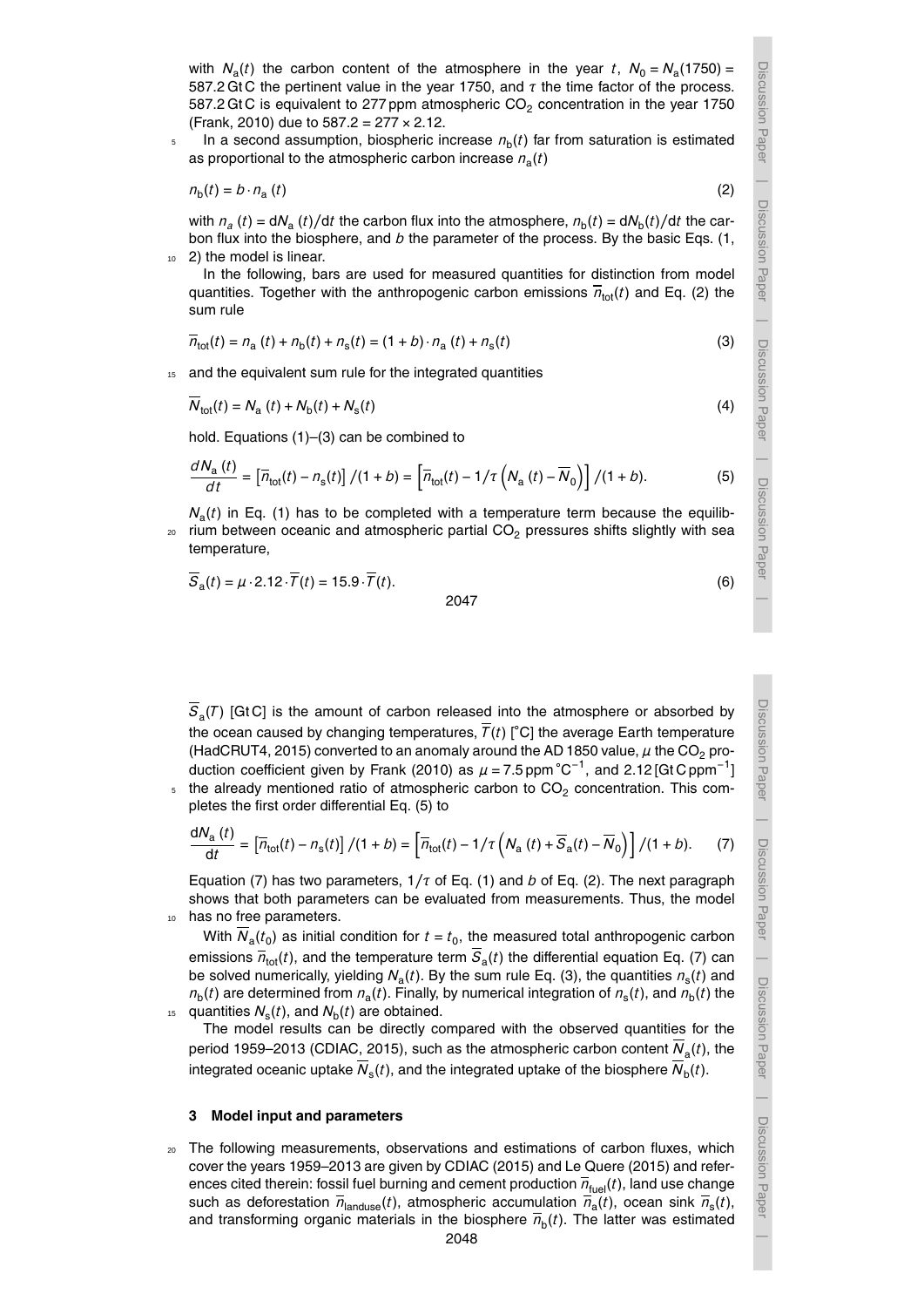from the residual of the other budget terms\_such as  $\overline{\eta}_b$  = ( $\overline{\eta}_{\text{fuel}}$  +  $\overline{\eta}_{\text{landuse}}$ ) −  $\overline{\eta}_a$  –  $\overline{\eta}_s$ . The  $\tau$  *t*otal anthropogenic emissions are  $\overline{n}_{\text{tot}}(t) = \overline{n}_{\text{fuel}}(t) + \overline{n}_{\text{landuse}}(t) = \overline{n}_{\text{a}}(t) + \overline{n}_{\text{b}}(t) + \overline{n}_{\text{s}}(t)$ . The graphs of  $\overline{n}_{\rm a}(t),$   $\overline{n}_{\rm b}(t),$  and  $\overline{n}_{\rm s}(t)$  are given in the upper right and in both lower panels of Fig. 3 in red.

Data on carbon emissions from fossil fuel burning, cement production, and land use change, such as deforestation, which extend back to 1850 are also available from CDIAC (2015). For the times before 1959 the uncertainties associated with land use are estimated between 40–100 % (Houghton, 2007; Graininger, 2008). Atmospheric  $CO<sub>2</sub>$  concentrations as global means are given by Frank (2010) reaching back until the <sup>10</sup> year 1000 AD.

The fluxes  $\overline{n}_{\rm a}(t)$ ,  $\overline{n}_{\rm s}(t)$ ,  $\overline{n}_{\rm b}(t)$  and the integrated values  $N_{\rm a}(t)$ , from  $t_1$  = 1959 to  $t_2$  = 2013, together with  $N_0 = N_a$ (1750) = 587 Gt C yield the model parameters 1/ $\tau$  and b of the Eqs. (1) and (2) as

$$
1/\overline{\tau} = \frac{\sum_{t_1}^{t_2} \overline{n}_{\text{s}}(t)}{\sum_{t_1}^{t_2} (\overline{N}_{\text{a}}(t) - \overline{N}_0)} = 0.01223
$$
 (8)

15 or  $\bar{\tau}$  = 81.7 years and

$$
\overline{b} = \frac{\sum_{t_1}^{t_2} \overline{n}_{\text{b}}(t)}{\sum_{t_1}^{t_2} \overline{n}_{\text{a}}(t)} = 0.668. \tag{9}
$$

Gloor (2010) used Eq. (1) for the oceanic CO<sub>2</sub> uptake as well and estimated  $\bar{\tau}$  as 81.4 years in excellent agreement with the result of Eq. (8).

Future global anthropogenic emissions in GtCyr<sup>−1</sup> are estimated by Höök (2010) as <sup>20</sup> six different scenarios which end in the year 2100 (Fig. 1). The extreme scenario A1FI has an integrated value of ∼ 2000 Gt C. However, estimates for the coal reserves of the Earth cite numbers of ∼ 1100 Gt C (WCA, 2015). Therefore, we assume as tentative 2049

data for our model after AD 2100 until 2150 a decrease of anthropogenic carbon emissions. Because no estimates for this future period are available we assume arbitrarily for all six scenarios a linear decrease of  $\overline{n}_{\text{tot}}$  to half the value of the year 2100.

### **4 Solving the model equations**

5 The integration of a first order differential equation  $dy/dt = f(t, y(t))$  such as Eq. (7) can be simply carried out by the explicit EULER technique (Butcher, 2003).

$$
y(t + \Delta t) = y(t) + \Delta t \cdot f(t, y(t))
$$
\n(10)

The use of more elaborate numerical methods, such as RUNGE-KUTTA, yields no substantially different results for Eq. (7). With a time step of ∆*t* = 1 year and an initial  $v_0$  value  $N_a(t_0)$ , Eqs. (7) and (10) lead to the following iteration (i = 1, 2, ...):

$$
n_{\rm a} \left( t_i \right) = \frac{1}{1+b} \left[ \overline{n}_{\rm tot} \left( t_{i-1} \right) - \frac{1}{\tau} \left( N_{\rm a} \left( t_{i-1} \right) + \overline{S}_{\rm a} \left( t_{i-1} \right) - \overline{N}_0 \right) \right]
$$
\n
$$
N_{\rm a}(t_i) = N_{\rm a} \left( t_{i-1} \right) + n_{\rm a} \left( t_i \right) \cdot \Delta t \tag{12}
$$

and further to

$$
n_{\rm s}(t_i) = \overline{n}_{\rm tot}(t_i) - (1+b) \cdot n_{\rm a}(t_i) \tag{13}
$$

$$
n_{\rm b}(t_i) = \overline{n}_{\rm tot}(t_i) - n_{\rm a}(t_i) - n_{\rm s}(t_i) \tag{14}
$$

$$
N_{\rm b}(t_i) = N_{\rm b}(t_{i-1}) + n_{\rm b}(t_i) \cdot \Delta t \tag{15}
$$

$$
N_{\rm s}(t_i) = N_{\rm s}(t_{i-1}) + n_{\rm s}(t_i) \cdot \Delta t. \tag{16}
$$

The airborne fraction  $AF(t) = n_a(t)/\overline{n}_{tot}(t)$  is obtained from the result  $n_a(t)$  of Eq. (11). Initial values of  $N_s(t_0)$  and  $N_b(t_0)$  are not known. Thus, the values are uncertain by an <sup>20</sup> additive constant. Therefore, the starting values in the left upper panel of Fig. 3 are  $\overline{\phantom{a}}$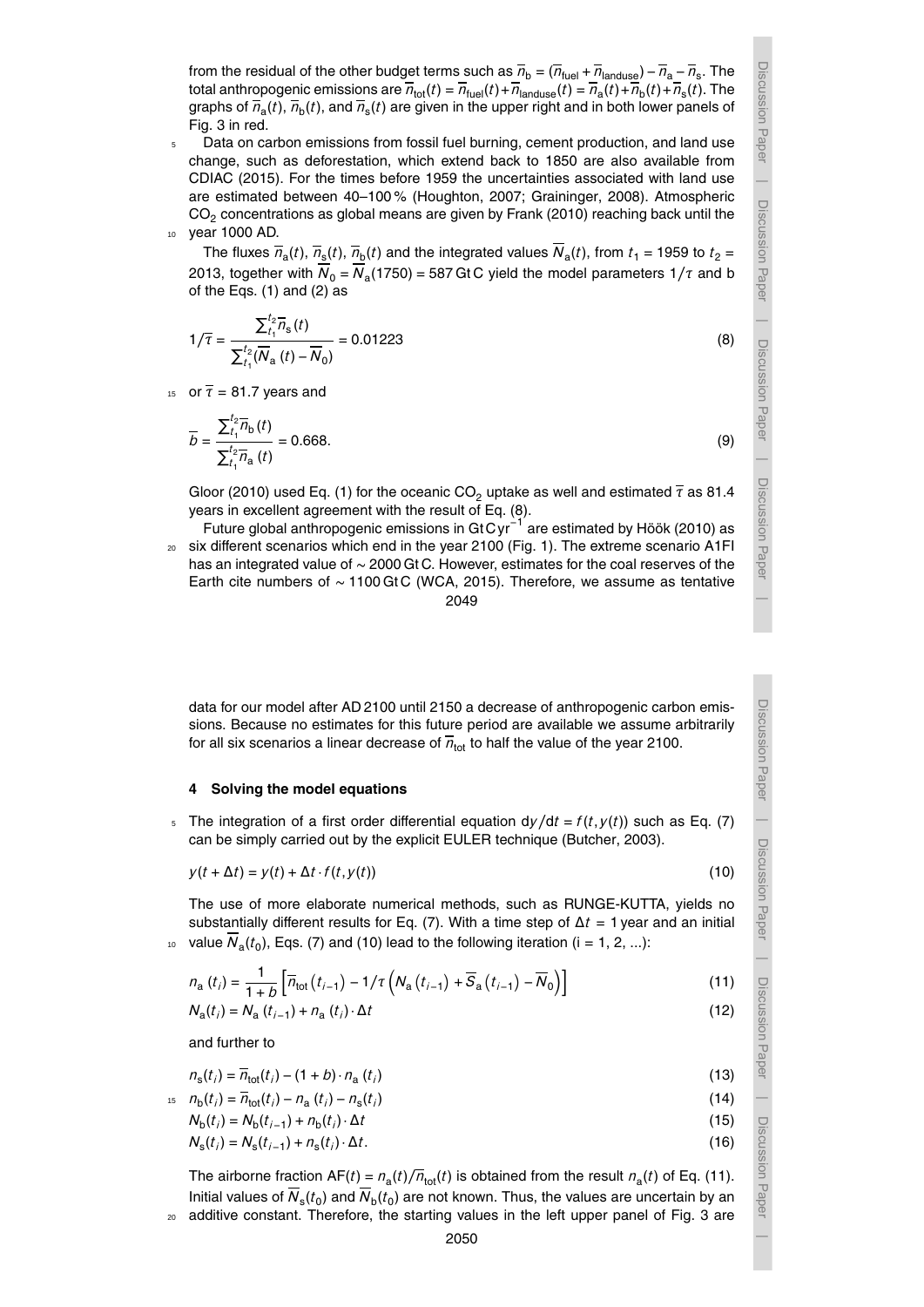Discussion Paper

 $\overline{\phantom{a}}$ 

Discussion Paper

 $\overline{\phantom{a}}$ 

Discussion Paper

 $\overline{\phantom{a}}$ 

Discussion Paper

 $\overline{\phantom{a}}$ 

arbitrary and shifted for clarity. For the early period 1850–1959 only  $\overline{n}_{\text{tot}}(t)$ ,  $\overline{n}_{\text{a}}(t)$  and *N*<sup>a</sup> (*t*) are available from observations. For the period 1959–2013 these data and additionally  $\overline{n}_{\rm a}(t), \overline{n}_{\rm s}(t)$ , and  $\overline{n}_{\rm b}(t)$  were measured. For the future 2013–2150 only scenarios of  $\overline{n}_{\text{tot}}(t)$  can be used.

The root of the squared differences between the integrated quantities of observations  $N_a(t)$ ,  $N_s(t)$ ,  $N_b(t)$  and their pertinent model counterparts yields a measure of the model accordance with the observations, for the period 1850–1959 as

$$
G = \sqrt{\sum_{t=1851}^{1959} [\overline{N}_{\text{a}} (t) - N_{\text{a}} (t)]^2}
$$
 (17)

and for the period 1959–2013 as

$$
I_0 \quad F = \sqrt{\sum_{t=1960}^{2013} \left[ \overline{N}_{\rm a} \left( t \right) - N_{\rm a} \left( t \right) \right]^2 + \left[ \overline{N}_{\rm s}(t) - N_{\rm s}(t) \right]^2 + \left[ \overline{N}_{\rm b}(t) - N_{\rm b}(t) \right]^2}.
$$
 (18)

Due to the different data basis, the iteration equations Eqs. (11)–(16) are solved separately for the following periods: For 1851–1959 we apply Eqs. (11) and (12) and the initial value  $N_{\rm a}(1850)$  = 605.8 Gt C which yields  $G$  of Eq. (17). For the period 1960– 2150 we use Eqs. (11)–(16) and the initial value  $N_a(1959)$  = 670.85 GtC which yields  $\frac{1}{15}$  F of Eq.(18). For the future we use Eqs. (11) and (12), the initial value  $N_a(2013)$  =

838.1 GtC, and emission scenarios for  $\overline{n}_{\text{tot}}$ .

The model allows to evaluate the adjustment time AT of reestablishing a stationary state after a CO<sub>2</sub> perturbation. We followed Joos (2013) by applying a CO<sub>2</sub> impulse of 100 Gt C in the year 2010 and evaluated the model response as the time depen-

dent  $CO<sub>2</sub>$  amount remaining from the impulse. As an alternative test, we assumed the anthropogenic  $CO<sub>2</sub>$  emission from 2013 on completely stopped and analyzed the decreasing atmospheric CO<sub>2</sub> from this time on. The results from both tests are compared below.

2051

# **An alternative method of parameter optimization**

In order to judge the reliability of the values *τ*, *b*, determined from Eqs. (8) and (9), an independent second method is helpful. For this purpose, *τ* and *b* can be determined by nonlinear optimization. We restricted the iteration to the period 1959–2013 of the 5 more reliable measurements. The procedure minimizes the objective function  $F(\tau, b)$ 

given by Eq. (18). We note that we could also have used a related objective function of the fluxes, instead of the integrated fluxes, as direct data. However, the large scatter of the fluxes leads the minimization very often to local minima. In contrast, minimizing the objective function for the integrated fluxes always yields unique global minima. For 10 the minimizing procedure we applied the SIMPLEX method of Nelder and Mead (1965)

with randomly generated starting values.

#### **5 Results**

Table 1 gives the model results for the parameters *τ*, *b* from Eqs. (8) and (9) and for *τ*, *b* evaluated by nonlinear optimization. The results *F* (*τ*,*b*) and *G*(*τ*,*b*) from nonlinear <sup>15</sup> optimization and *F* , *G* from measurements agree well. According to Table 1 also the

temperature term does not play a substantial role. Figures 2–4 depict the time series of the observations against their model counterparts. These latter are obtained without the temperature term and with *τ*, b from nonlinear optimization. In corresponding figures that would use  $\bar{\tau}$ , *b* calculated with Eqs. (8) and (9) or include the temperature <sup>20</sup> term, differences to the Figs. 2–4 can hardly be detected by eye.

Figure 2 shows the atmospheric CO<sub>2</sub>, the anthropogenic CO<sub>2</sub> emissions  $\overline{n}_{\text{tot}}(t)$ , and the airborne fraction  $AF = n_a(t)/\overline{n}_{\text{tot}}(t)$  from 1850 to 2013. Model and observation of the atmospheric  $CO<sub>2</sub>$  concentrations are hardly distinguishable by eye (upper panel). However, this agreement of integrated quantities does not occur for the airborne frac-

tion since it is not an integrated quantity (lower panel).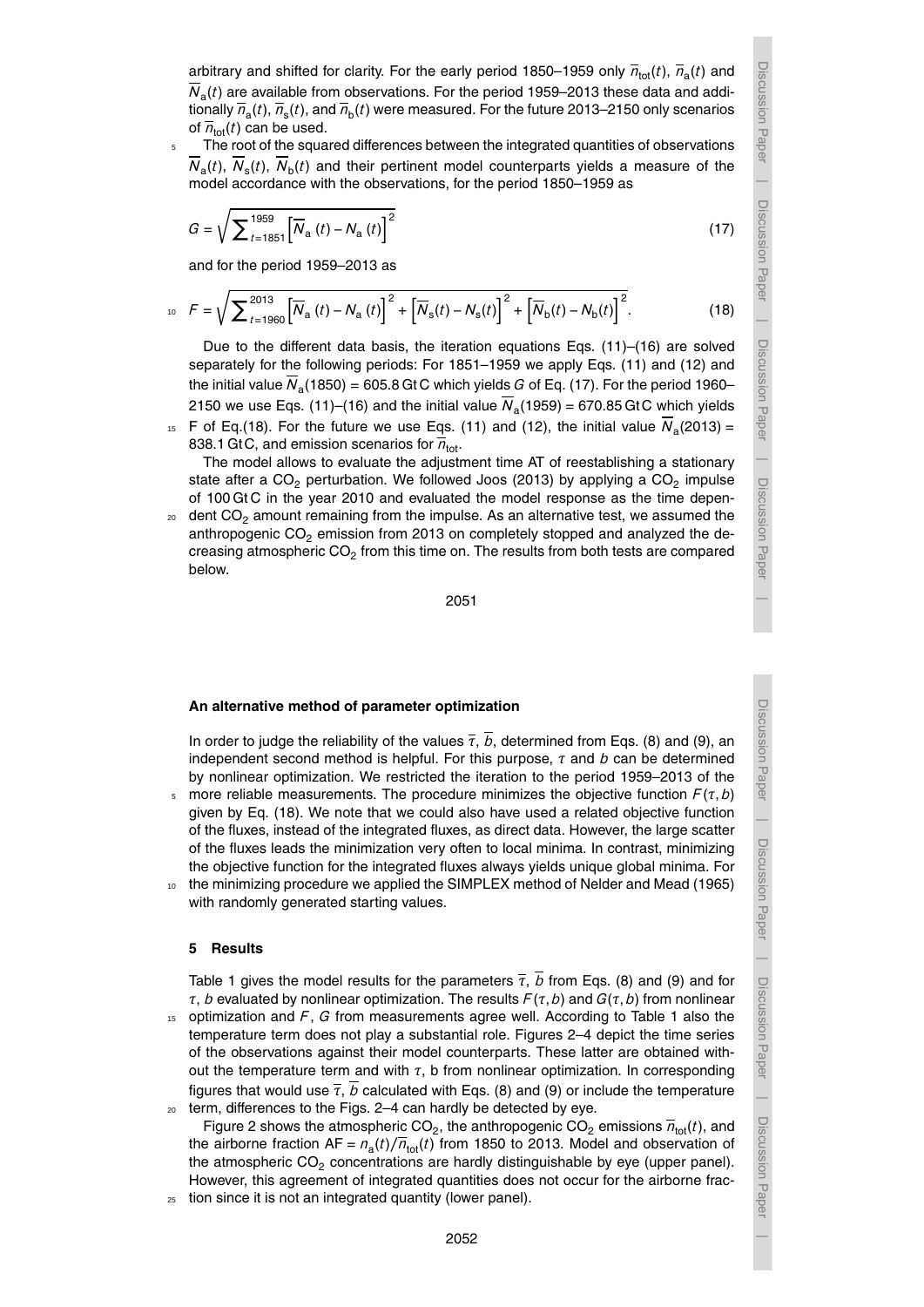Discussion Paper $\overline{\phantom{a}}$  Discussion Paper $\overline{\phantom{a}}$  Discussion Paper|<br>|<br>|<br>|

Discussion Paper

 $\overline{\phantom{a}}$ 

Discussion Paper

Discussion Paper | Discussion Paper

Discussion Paper

 $\overline{\phantom{a}}$ 

Discussion Paper

 $\overline{\phantom{a}}$ 

Figure 3 shows the observations  $N_a(t)$ ,  $N_b(t)$ ,  $N_s(t)$ ,  $\overline{n}_a(t)$ ,  $\overline{n}_b(t)$ , and  $\overline{n}_s(t)$  from 1959 to 2013 together with their pertinent model time series. As already mentioned,  $N_{\rm s}(t)$ and  $N_{\rm b}(t)$  are uncertain by an additive constant and were shifted here for clarity.

Figure 4 covers the period 2013 until the future year 2150. The left panel shows

- the time series of atmospheric  $CO<sub>2</sub>$  caused by the six emission scenarios given by Höök (2010) and a CO<sub>2</sub> curve caused by a stop of anthropogenic CO<sub>2</sub> emissions in the year 2013. The right panel shows the airborne fractions caused by the six emission scenarios. All scenarios yield a maximum of the atmospheric CO<sub>2</sub>, the earliest in the year ∼ 2090, the latest in the year ∼ 2130. At these times the airborne fraction changes
- $10^{\circ}$  sign. The steadily decreasing CO<sub>2</sub> in the left panel (magenta curve) is the result of the stop of anthropogenic  $CO<sub>2</sub>$  emissions at the year 2013. The  $CO<sub>2</sub>$  adjustment time AT evaluated from this event is  $t_{1/2}$  = 103 years. At  $t_{1/2}$  the carbon concentration reaches  $\text{its half value } N_{\text{a}}(t_{1/2}) = [N_{\text{a}}(2013) - N_{\text{a}}(\infty)]/2.$
- Figure 5 depicts the atmospheric  $CO<sub>2</sub>$  concentration and the response for a 100 Gt C 15 impulse charged in the year 2010. After the year 2010 the anthropogenic carbon emissions are kept at the 2010 year-value of 10 Gtyr<sup>-1</sup> as proposed by Joos (2013). The response function shows the percentage of carbon remaining from the impulse, obtained from the difference of the atmospheric carbon with and without the impulse and has an adjustment time AT of  $t_{1/2}$  = 100 years. The upper panel shows that during the
- $20$  first 100 years after the impulse the decreasing CO<sub>2</sub> exceeds the upper limit of the far more comprehensive models, reported by Joos (2013). After the year 2200 the lower panel shows the model results distinctly below the range of the comprehensive models. In the long run the  $CO<sub>2</sub>$  concentrations of the model approach zero. The final difference of ∼ 20 % is discussed below.

2053

#### **6 Summary and discussion**

Our simple linear model gives excellent agreement with all relevant measurements, i.e.  $N_a(t)$ ,  $N_s(t)$ , and  $N_b(t)$ . Also the agreement with the rates  $\overline{n}_a(t)$ ,  $\overline{n}_s(t)$ , and  $\overline{n}_b(t)$  is on average excellent. That the fluctuations of the measured rates are larger than those of

- <sup>5</sup> the model results is apparently due to the non-inclusion of natural variations (such as El Niño etc.). We mention as an important model result a decrease of the atmospheric  $CO<sub>2</sub>$  concentration from roughly 2100 on. We mention further that the change of the sea surface temperature since the beginning of industrialization had apparently no appreciable influence on the anthropogenically forced carbon cycle.
- <sup>10</sup> The perfect agreement of the linear model results with the measurements indicates, that we are far from influences of nonlinearities or the Revelle effect (Sabine, 2004; IPCC, 2013). An increase of the  $CO<sub>2</sub>$  content of the atmosphere by a factor of 2, as expected for the next 100 years, will therefore probably not cause substantial deviations from the linear model results. The model should therefore at least be suited for 15 predictions during this nearer future period.
- We note that on a decade to century scale the more elaborate models predict a faster decrease of the  $CO<sub>2</sub>$  concentration after the 100 Gt C test impulse than the linear model. On a century to millennium scale the more elaborate models predict a persistent CO<sub>2</sub> concentration, while the linear model shows a decrease to zero concentration <sup>20</sup> with an adjustment time of 100 years.
	- The difference in the long run may stem from the Revelle effect, included in the elaborate models, a resistance to absorbing atmospheric  $CO<sub>2</sub>$  by the ocean due to bicarbonate chemistry. However, as Gloor (2010) underlines, there exists so far no evidence for the Revelle effect. Thus, such effects are presently hypothetical.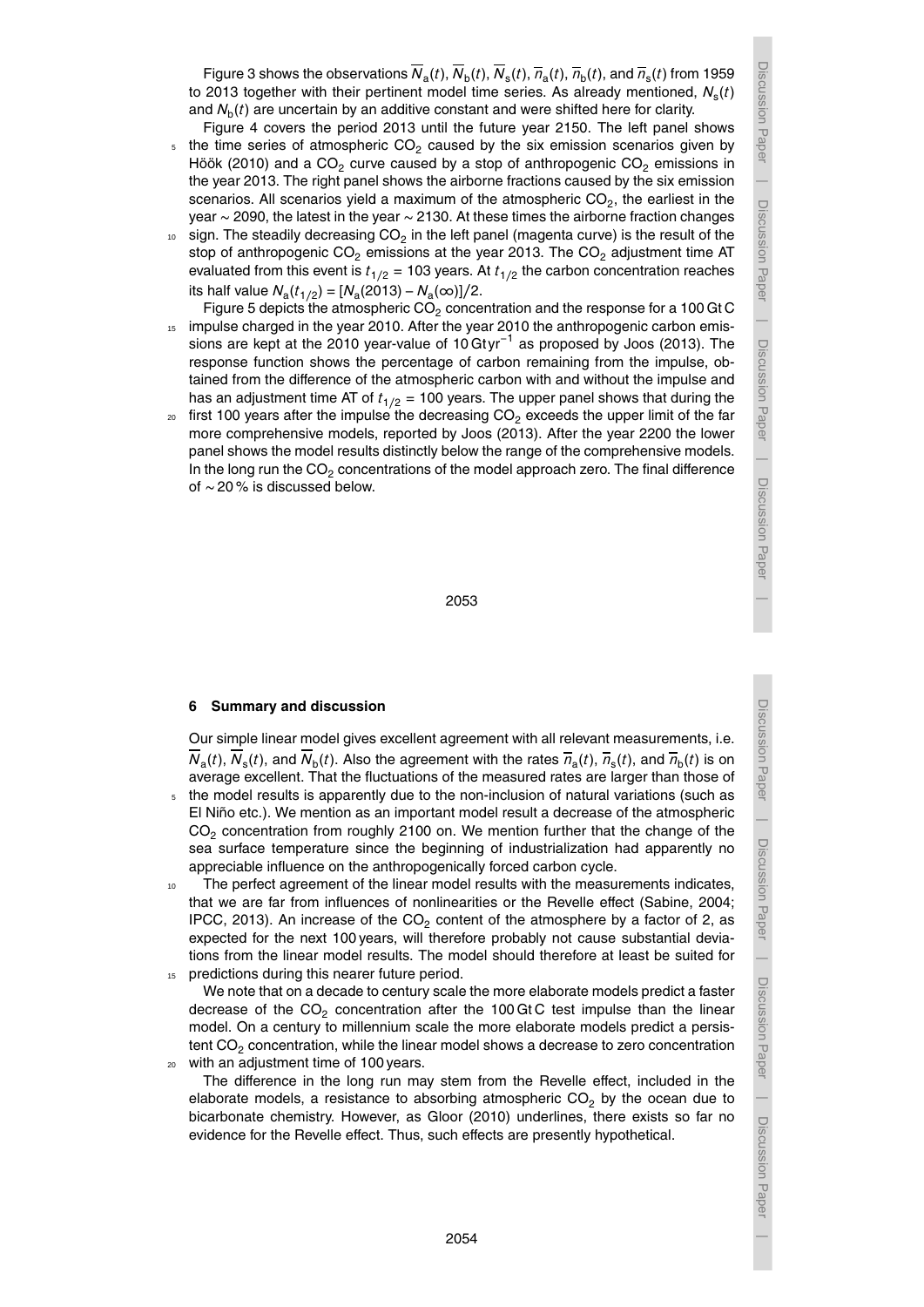Butcher, J. C.: Numerical Methods for Ordinary Differential Equations, John Wiley and Sons, New York, USA, 2003. 2050

Discussion Paper

Discussion Paper

 $\overline{\phantom{a}}$ 

Discussion Paper

Discussion

 $\overline{\phantom{a}}$ 

I Paper

Discussion Paper

Discussion Paper

 $\overline{\phantom{a}}$ 

Discussion Paper

Discussion Paper

 $\overline{\phantom{a}}$ 

Discussion Paper

Discussion

 $\overline{\phantom{a}}$ 

Paper

Discussion Paper

Discussion Paper

 $\overline{\phantom{a}}$ 

Discussion Paper

Discussion Paper

 $\overline{\phantom{a}}$ 

Discussion Paper

Discussion Paper

 $\overline{\phantom{a}}$ 

- Cawley, G. C.: On the atmospheric residence time of anthropogenically sourced carbon dioxide, <sup>5</sup> Energy Fuels, 25, 5503–5513, 2011. 2046
- Carbon Budget 2014: Carbon Dioxide Information Analysis Center (CDIAC), Global Carbon Projct – Full Global Carbon Budget, Budget v1.1, available at: http://cdiac.ornl.gov (last access: June 2015), 2014. 2045, 2046, 2048, 2049
- Frank, D. C., Esper, J., Raible, C. C., Büntgen, U., Trouet, V., Stocker, B., and Joos, F.: Ensem-
- ble reconstruction constraints on the global carbon cycle sensitivity to climate, Nature, 463, 527–532, historical CO<sub>2</sub> concentrations, available at: ftp://ftp.ncdc.noaa.gov/pub/data/paleo/ contributions\_by\_author/frank2010/ (last access: June 2015), 2010. 2044, 2047, 2048, 2049 Gloor, M., Sarmiento, J. L., and Gruber, N.: What can be learned about carbon cycle climate feedbacks from the  $CO<sub>2</sub>$  airborne fraction?, Atmos. Chem. Phys., 10, 7739-7751, <sup>15</sup> doi:10.5194/acp-10-7739-2010, 2010. 2049, 2054
- Graininger, A.: Difficulties in tracking the long-term global trend in tropical forest area, P. Natl. Acad. Sci. USA, 105, 818–823, 2008. 2049
- HADCRUT4, Climate Research Unit (GB), available at: www.cru.uea.ac.uk/cru/data/ temperature/, last access: June 2015. 2048
- Höök, M., Sivertsson, A., and Aleklett, K.: Validity of the fossil fuel production outlooks in the IPCC emission scenarios, Nat. Resour. Res., 19, 63–83, 2010. 2049, 2053, 2058, 2061 Houghton, R. A.: Balancing the global carbon budget, Ann. Rev. Earth Plan. Sc., 35, 313–347, 2007. 2049
- IPCC Fifth Assessment Report, Chapter 6: Carbon and Other Biochemical Cycles, available at: <sup>25</sup> http://www.ipcc.ch/report/ar5/wg1/ (last access: August 2015), 2013. 2046, 2054
- Joos, F., Roth, R., Fuglestvedt, J. S., Peters, G. P., Enting, I. G., von Bloh, W., Brovkin, V., Burke, E. J., Eby, M., Edwards, N. R., Friedrich, T., Frölicher, T. L., Halloran, P. R., Holden, P. B., Jones, C., Kleinen, T., Mackenzie, F. T., Matsumoto, K., Meinshausen, M., Plattner, G.-K., Reisinger, A., Segschneider, J., Shaffer, G., Steinacher, M., Strassmann, K.,
- <sup>30</sup> Tanaka, K., Timmermann, A., and Weaver, A. J.: Carbon dioxide and climate impulse response functions for the computation of greenhouse gas metrics: a multi-model analysis,

Atmos. Chem. Phys., 13, 2793–2825, doi:10.5194/acp-13-2793-2013, 2013. 2045, 2046, 2051, 2053, 2062

Le Quéré, C., Moriarty, R., Andrew, R. M., Peters, G. P., Ciais, P., Friedlingstein, P., Jones, S. D., Sitch, S., Tans, P., Arneth, A., Boden, T. A., Bopp, L., Bozec, Y., Canadell, J. G., Chini, L. P.,

- <sup>5</sup> Chevallier, F., Cosca, C. E., Harris, I., Hoppema, M., Houghton, R. A., House, J. I., Jain, A. K., Johannessen, T., Kato, E., Keeling, R. F., Kitidis, V., Klein Goldewijk, K., Koven, C., Landa, C. S., Landschützer, P., Lenton, A., Lima, I. D., Marland, G., Mathis, J. T., Metzl, N., Nojiri, Y., Olsen, A., Ono, T., Peng, S., Peters, W., Pfeil, B., Poulter, B., Raupach, M. R., Regnier, P., Rödenbeck, C., Saito, S., Salisbury, J. E., Schuster, U., Schwinger, J., Séférian, R.,
- <sup>10</sup> Segschneider, J., Steinhoff, T., Stocker, B. D., Sutton, A. J., Takahashi, T., Tilbrook, B., van der Werf, G. R., Viovy, N., Wang, Y.-P., Wanninkhof, R., Wiltshire, A., and Zeng, N.: Global carbon budget 2014, Earth Syst. Sci. Data, 7, 47–85, doi:10.5194/essd-7-47-2015, 2015. 2044, 2046, 2048

Levin, I., Naegler, T., Kromer, B., Diehl, M., Francey, R. J., Gomez-Pelaez, A. J., Steele, L. P., <sup>15</sup> Wagenbach, D., Weller, R., and Worthy, D. E.: Observations and modelling of the global

- distribution and long-term trend of atmospheric  ${}^{14}CO_2$ , Tellus B, 62, 26-46, 2010. 2045 Nelder, J. A., and Mead, R.: A simplex method for function minimization, Comput. J., 7, 308– 313, 1965. 2052
- Oeschger, H., Siegenthaler, U., Schotterer, U., and Gugelmann, A.: A box diffusion model to <sup>20</sup> study the carbon dioxide exchange in nature, Tellus, XXVII, 168–192, 1975. 2045

Post, W. M., Peng, T.-H., Emanuel, W. R., King, A. W., Dale, V. H., and DeAngelis, D. L.: The global cycle, Am. Sci., 78, 310–326, 1990. 2044

- Revelle, R., and Suess, H. E.: Carbon dioxide exchange between atmosphere and ocean and the question of an increase of atmospheric  $CO<sub>2</sub>$  during the past decades, Tellus, IX, 18–27, <sup>25</sup> 1957. 2045
- Sabine, C. L., Feely, R. A., Gruber, N., Key, R. M., Lee, K., Bullister, J. L., Wanninkhof, R., Wong, C. S., Wallace, D. W. R., Tilbrook, B., Millero, F. J., Peng, T.-H., Kozyr, A., Ono, T., and Rios, A. F.: The oceanic sink for anthropogenic  $CO<sub>2</sub>$ , Science, 305, 367-371, 2004. 2054 WCA: World Coal Association, Coal Statistics (Reserves), available at: www.worldcoal.org/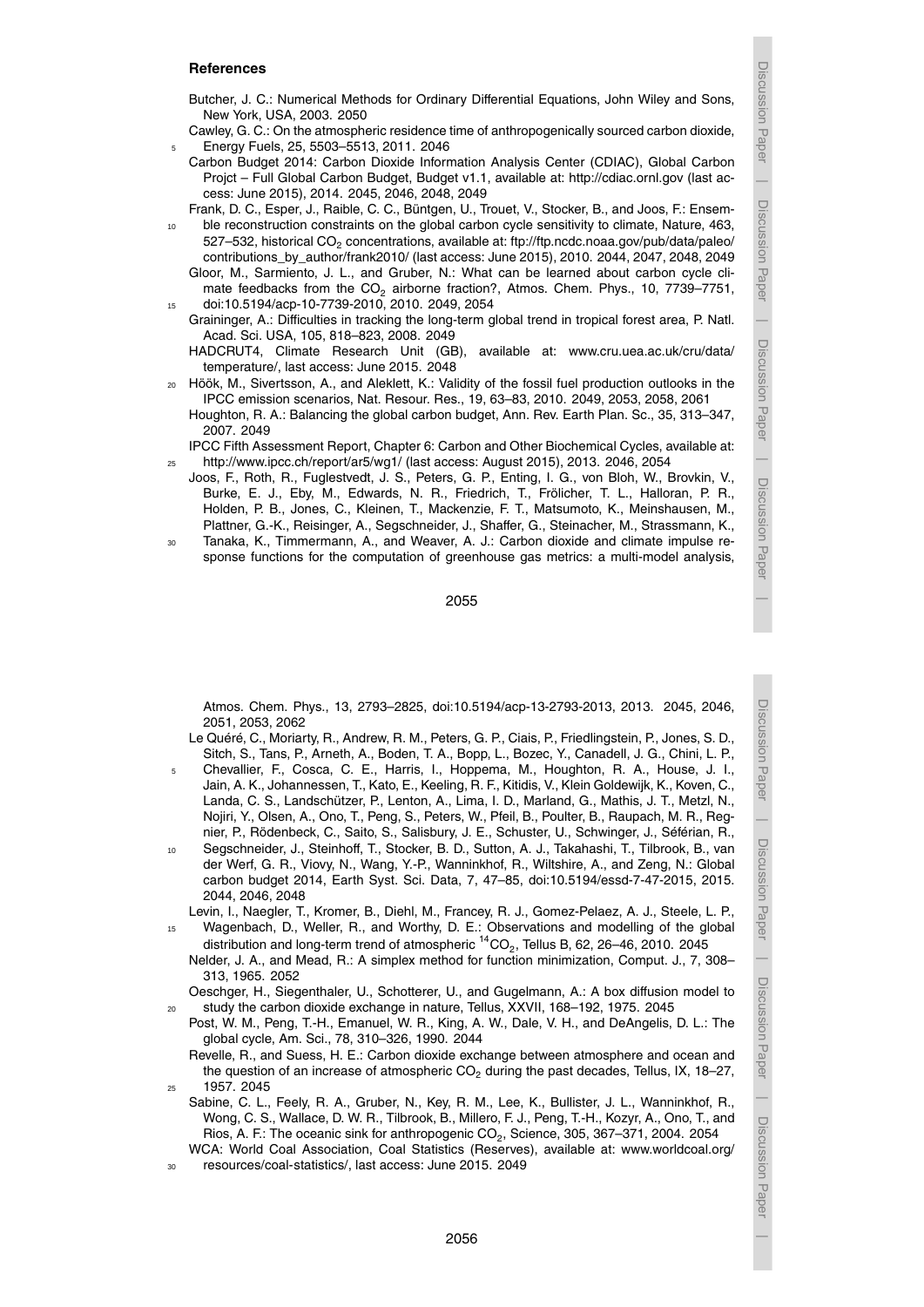$\overline{\phantom{a}}$ 

Discussion Paper

 $\overline{\phantom{a}}$ 

Discussion Paper

 $\overline{\phantom{a}}$ 

Discussion Paper

 $\overline{\phantom{a}}$ 

Discussion Paper

|  |  |  |  |  | <b>Table 1.</b> Results: $\overline{\tau}$ and b are extracted from Eqs. (8, 9), $\tau$ and b from nonlinear optimization;<br>F, G, $F(\tau, b)$ , $G(\tau, b)$ are the differences between model and measurements extracted from |  |
|--|--|--|--|--|-----------------------------------------------------------------------------------------------------------------------------------------------------------------------------------------------------------------------------------|--|
|  |  |  |  |  | Eqs. (17, 18). Row 1 is with and Row 2 without the temperature term $S_a(t)$ of Eq. (6).                                                                                                                                          |  |
|  |  |  |  |  |                                                                                                                                                                                                                                   |  |

| $S_a(t)$ $\overline{\tau}$ [yr] b F G $\tau$ [yr] b $F(\tau,b)$ $G(\tau,b)$ |  |  |  |                                           |  |
|-----------------------------------------------------------------------------|--|--|--|-------------------------------------------|--|
| $15.9 \cdot T(t)$ 81.7 0.668 34.7 70.9 80.3 0.697 27.7 58.6<br>റ            |  |  |  | 81.7 0.668 34.6 52.7 84.0 0.697 28.1 53.3 |  |
|                                                                             |  |  |  |                                           |  |





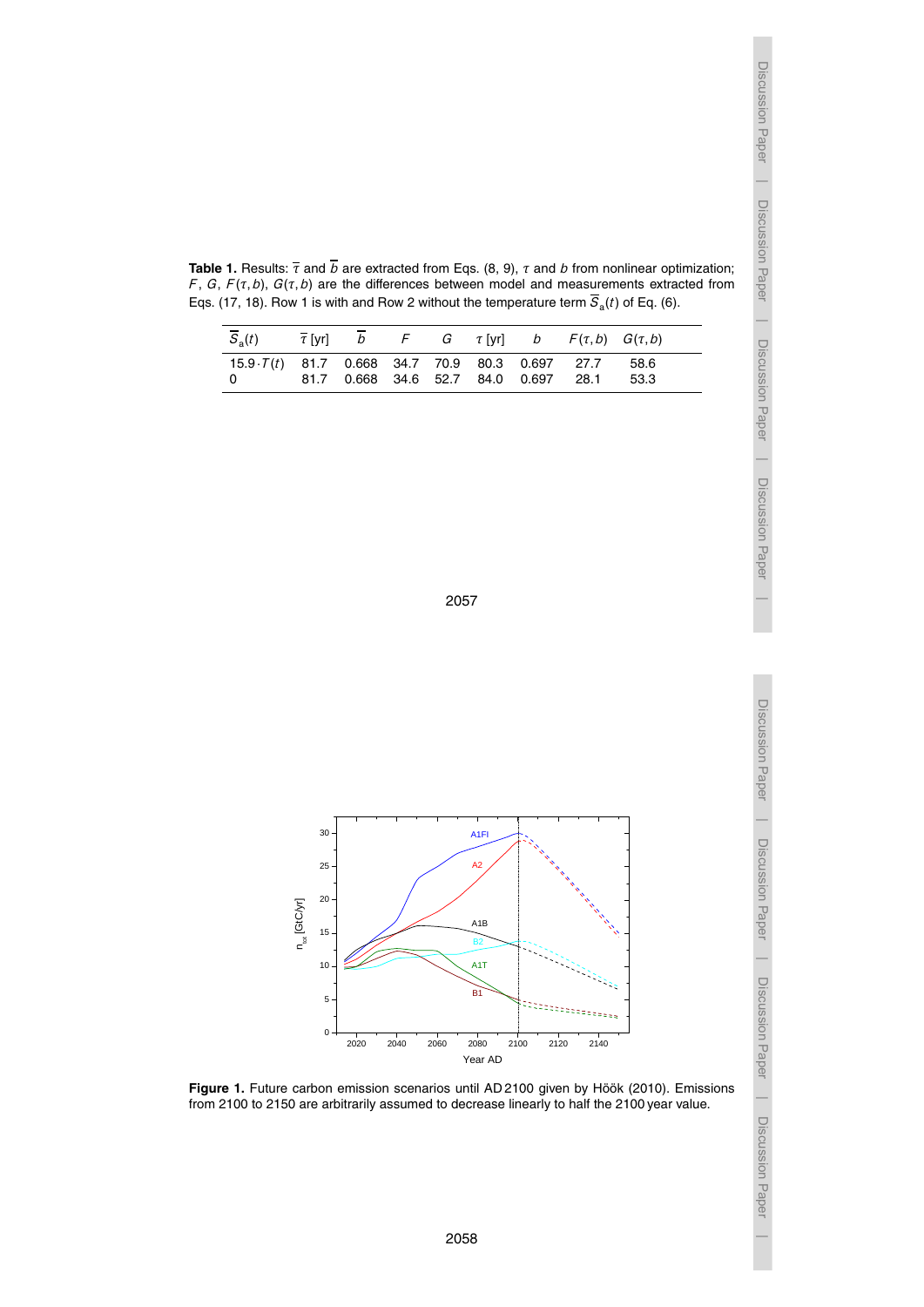

**Figure 2.** Results for the period 1850–2013. Upper panel, left *y* axis: model (black) and observations (red) of atmospheric CO<sub>2</sub> concentrations; in the period 1850 to 1959 the observation uncertainties are indicated. Upper panel, right *y* axis: Total anthropogenic emissions  $\overline{n}_{\text{tot}}(t)$ (green). Lower panel: Airborne fraction  $AF = n_a / \overline{n}_{tot}$  (model in blue, observations in red).

2059



**Figure 3.** Results for the period 1959–2013. Model and observations of  $N_a(t)$ ,  $N_b(t)$ ,  $N_s(t)$ ,  $n_a(t)$ ,  $n_b(t)$ , and  $n_s(t)$  (observations in red color).  $N_b(t)$  and  $N_s(t)$  in the left upper panel are shifted for clarity ( $N_{\rm a}$  in the left upper panel identical except for the factor 2.12 with CO<sub>2</sub>).

 $\overline{\phantom{a}}$ 

Discussion Paper

 $\overline{\phantom{a}}$ 

Discussion Paper

 $\overline{\phantom{a}}$ 

Discussion Paper

 $\overline{\phantom{a}}$ 

Discussion Paper

 $\overline{\phantom{a}}$ 

Discussion Paper